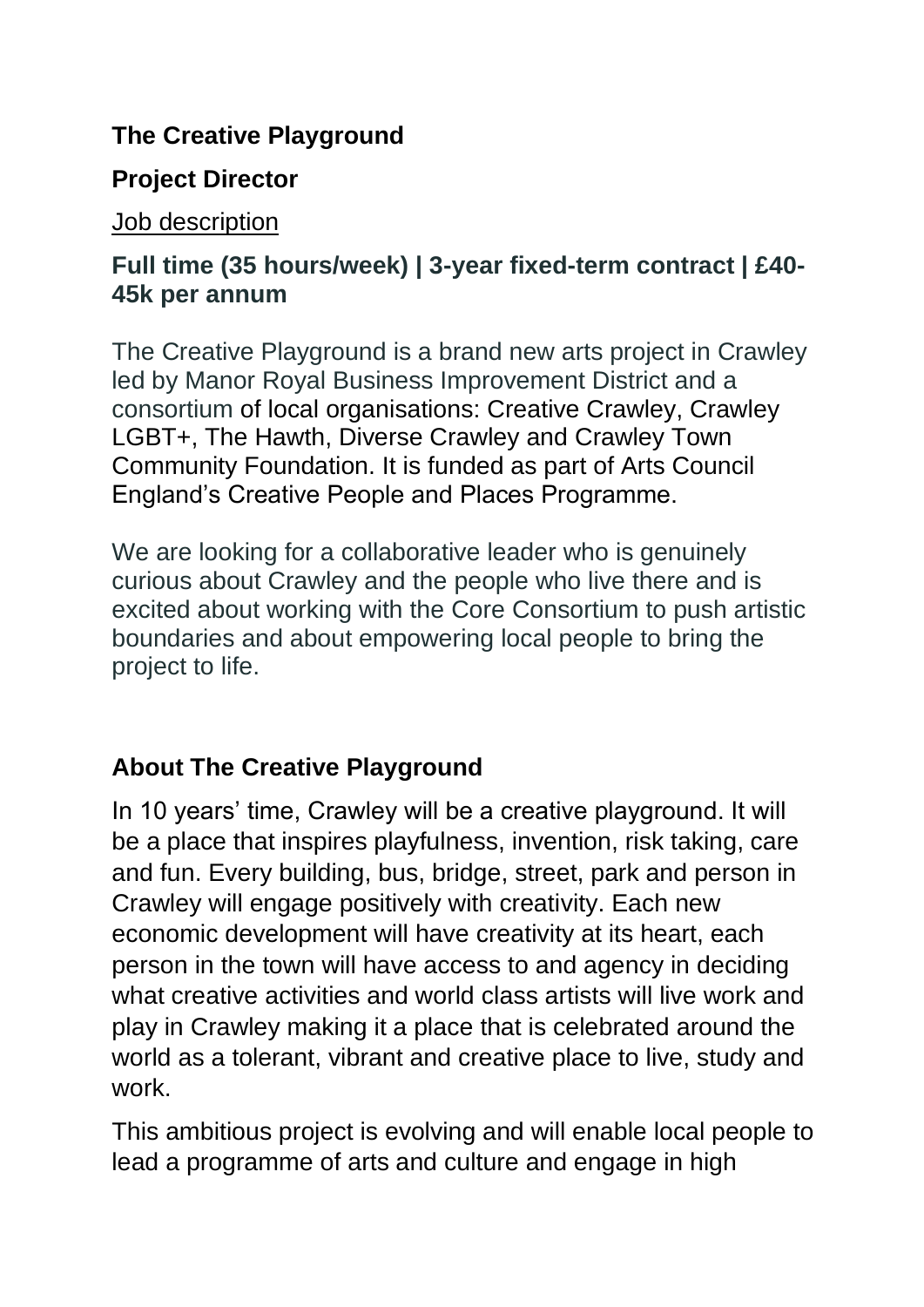quality arts and culture in Crawley as audiences, participants, makers, producers and curators. Local people will work with a team of experts to develop their skills, engage in a wide range of different types of creativity and make decisions about what art and culture takes place in their town in homes, work places, community venues, outdoor areas and public spaces.

[Creative People and Places](https://www.artscouncil.org.uk/creativepeopleandplaces) is a national action learning programme funded by Arts Council England. It's about more people taking the lead in choosing, creating and taking part in brilliant art experiences in the places where they live. It focuses on parts of the country where involvement in arts and culture is significantly below the national average.

Creative People and Places programmes cover 56 local authority areas, including 11 entirely new areas announced in December 2021.

Crawley is one of ten Arts Council [Priority Places](https://www.artscouncil.org.uk/your-area/priority-places#section-1) in the southeast of England.

[The](https://www.energiseme.org/about-us/our-projects/culture-in-common/) Creative Playground is the Creative People and Places programme for Crawley. A consortium of organisations led by [Creative](https://www.energiseme.org/about-us/about-energise-me/) Crawley has secured £1 million from Arts Council England to launch the programme. The investment covers the first three years of a 10-year vision to develop Crawley as a Creative Playground for everyone.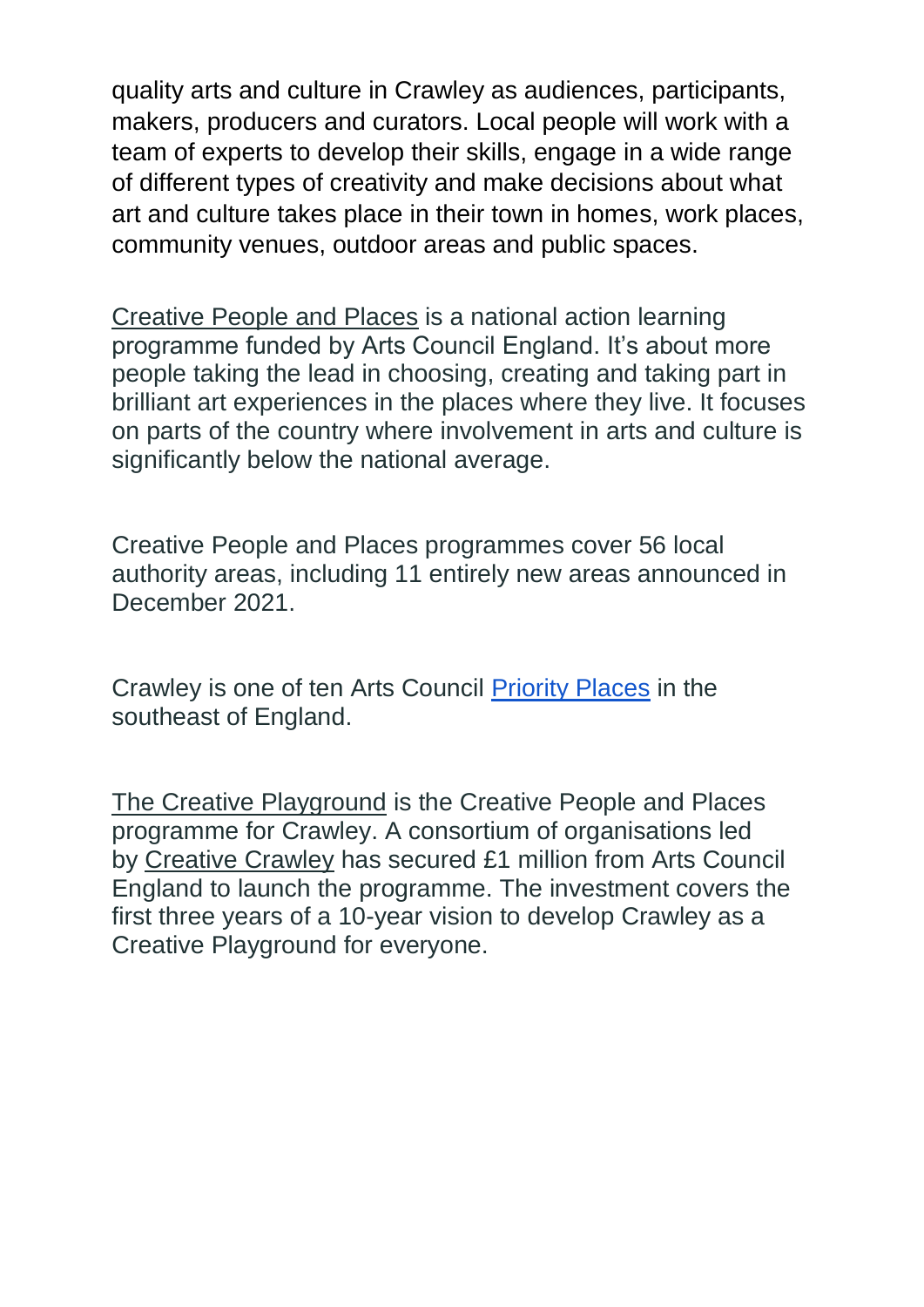#### **Who we are**

The project is led by Manor Royal Business Improvement District and a consortium of local organisations:, Creative Crawley, Crawley LGBT+, The Hawth, Diverse Crawley and Crawley Town Community Foundation.

## **Intro to the job**

We are inviting an open, fun and dedicated Project Director to work with the Core Consortium to deliver The Creative Playground, collaborate with Crawley residents and bring the project to life.

# **Key Purpose**

Provide leadership of The Creative Playground CPP programme.

Champion genuine community engagement and empowerment, placing community voice at the heart of a programme that pushes the boundaries of what artistic excellence can be.

Lead on a fundraising strategy for The Creative Playground to enhance the programme of activity and to develop funds for future phases of activity beyond 2025.

Develop key partnerships in Crawley and beyond that will support the sustainability of the programme.

# **Tasks**

# **Strategy**

Lead the development and implementation of a three-year business plan (and review and refresh it annually).

Create trust and build positive connections with community leaders and groups in the district.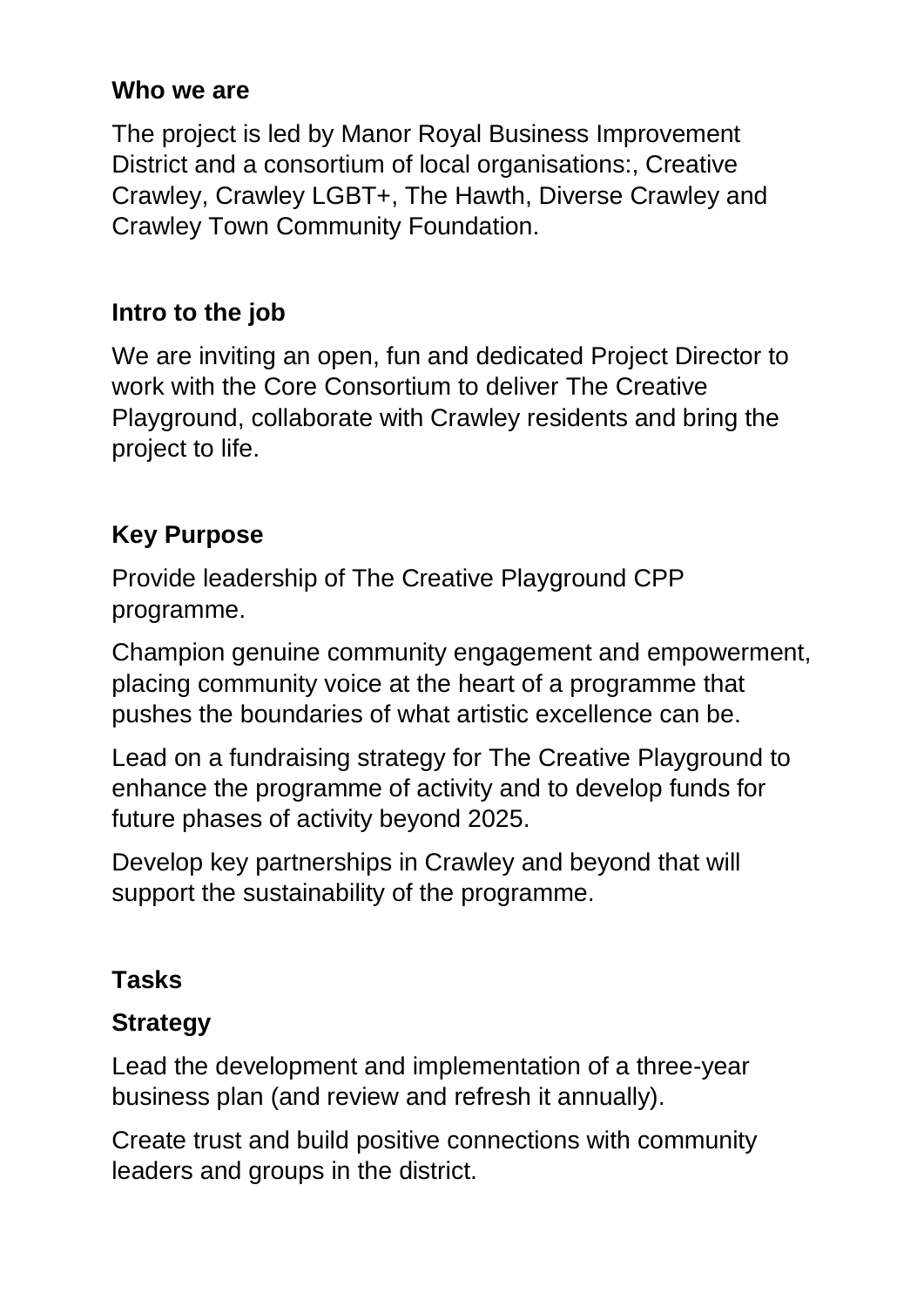Develop and maintain strong relationships with key stakeholders and partners across Crawley and beyond and with the national CPP network.

Establish a strong relationship with Arts Council England and ensure that the programme meets the delivery and reporting conditions required in an accurate and timely manner.

Oversee the effective coordination of the activities of the Board and Consortium, supporting them with timely and clear information, analysis and planning documents to enable them to fulfil their roles.

## **Artistic Programme**

Drive the successful delivery of an adventurous and inspirational arts and cultural programme.

Ensure that the programme is inclusive and reflects the diversity of our communities.

Oversee the development and maintenance of strong relationships with artists, companies, cultural organisations and local government to support the work of the organisation.

Use specialist and diverse artform expertise to develop and attract outstanding new artistic work to Crawley.

#### **Recruitment & management**

Recruit and manage The Creative Playground programme team – Producer and freelance Facilitators and Production Manager and provide caring and inspiring leadership,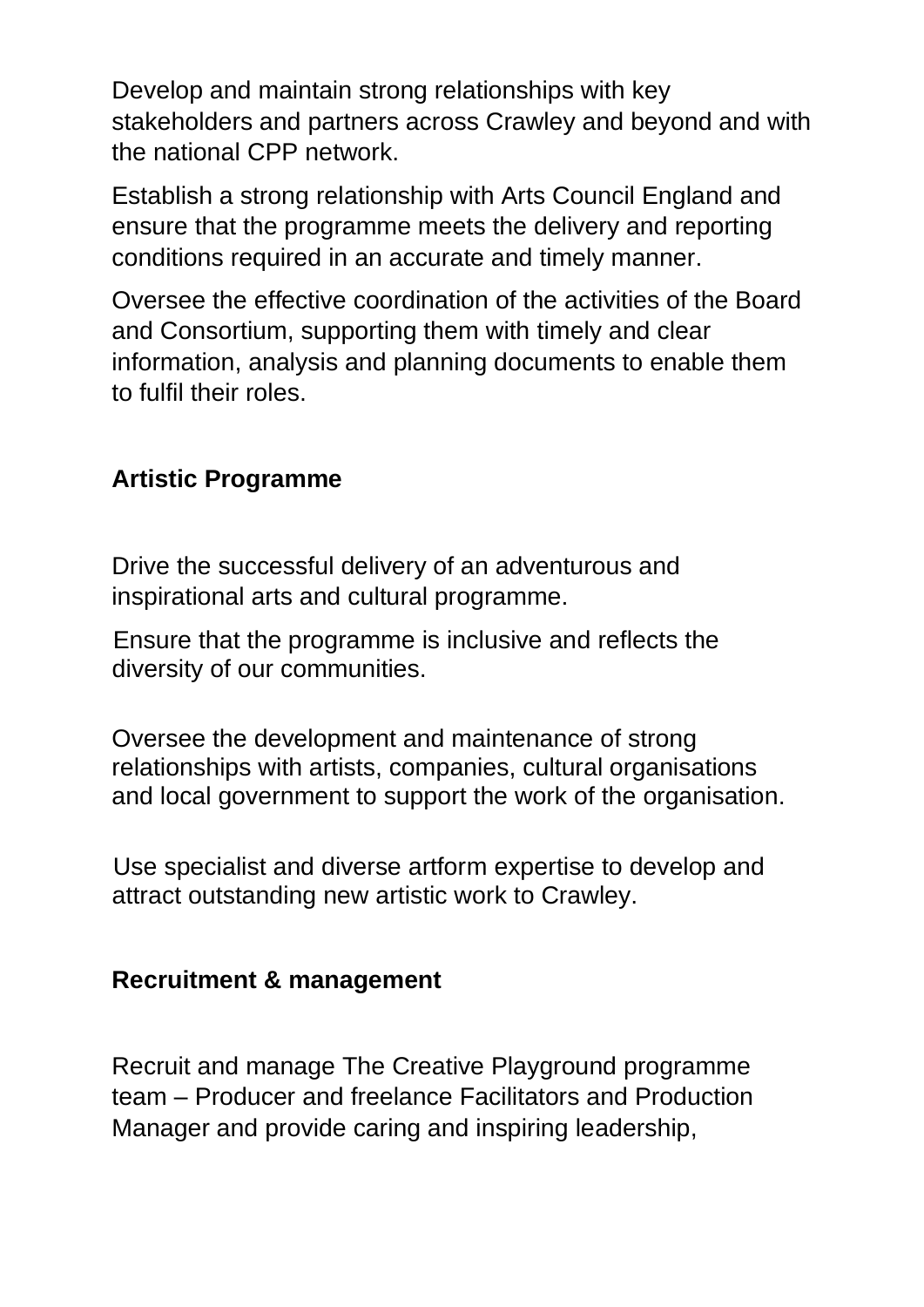encouraging creativity and enterprise, and creating an environment where the team can flourish.

#### **Finance**

Oversee the effective management of the financial resources of the programme, setting and monitoring budgets and ensuring efficiency and value for money.

Oversee compliance with the Core Consortium-approved Financial Procedures, to ensure accurate and timely annual and project budgeting, financial management and reporting; this work is supported by an external bookkeeper to be appointed.

Ensure accurate and timely financial reporting on a regular basis to the CoreConsortium, ACE and other stakeholders.

## **Evaluation**

Embed an innovative and useful programme of research, monitoring and evaluation across The Creative Playground with learning, data and insight used to develop the programme and to contribute to national learning.

## **Fundraising**

Lead on further fundraising The Creative Playground to secure necessary match funding, enhance the programme of activity and develop funds for future phases of activity.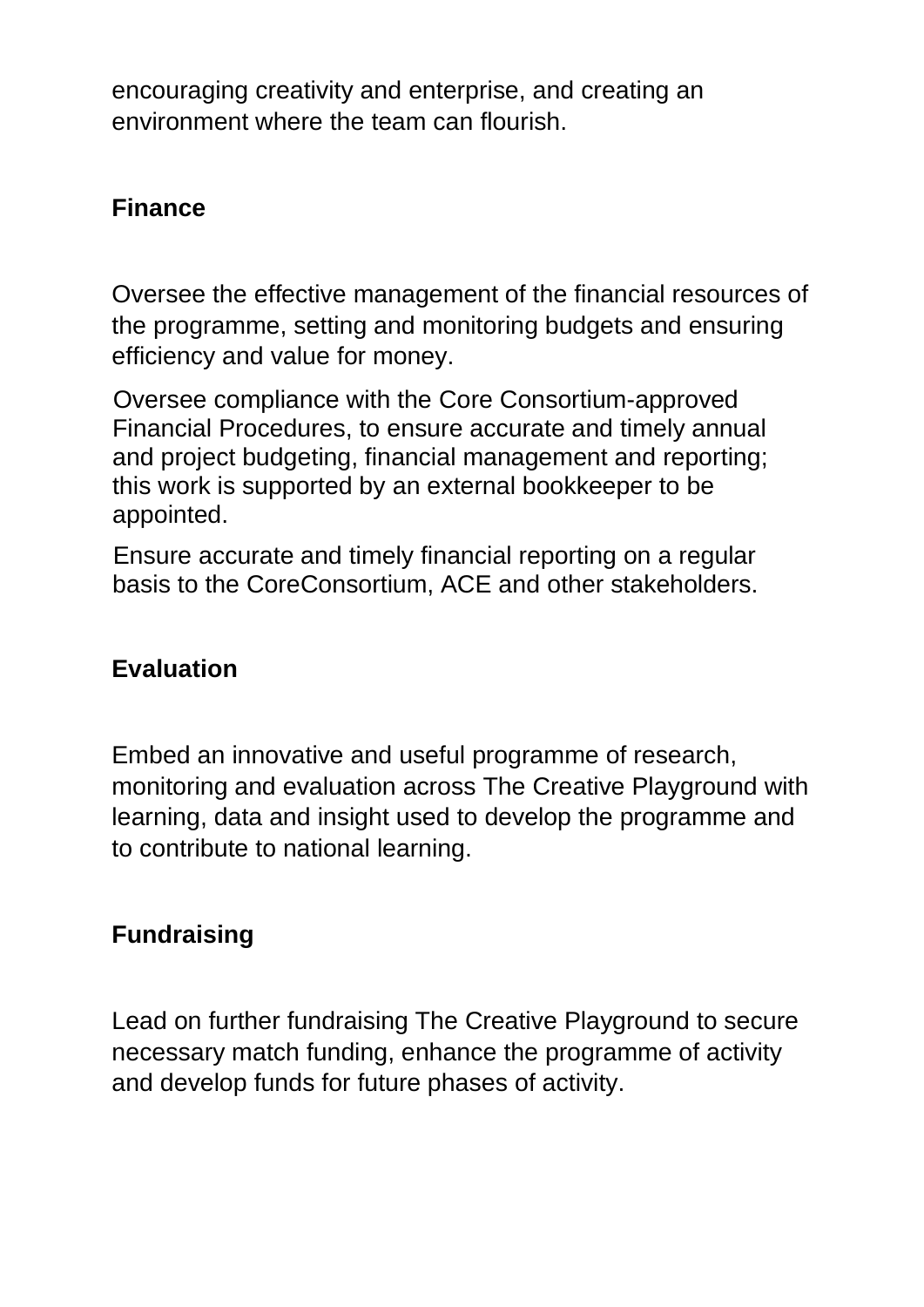## **Operational**

Ensure that all programme activity complies with necessary policies and procedures and current legislation including (but not restricted to) Equality, Health and Safety, Safeguarding, GDPR/Data Protection and insurances.

## **Communications**

Represent The Creative Playground at relevant events and opportunities to contribute to public profile and advocate for its work.

Direct and maintain an overview of all aspects of The Creative Playground's communications, branding and design.

The summary above is a guide to the nature of the work required of this position. It is neither wholly comprehensive nor restrictive and does not form part of the contract of employment.

In addition, while the Director has lead staff responsibility regarding the responsibilities above, the Creative Director of Creative Crawley will support this work as the Line Manager of the Project Director.

The Director of The Creative Playground is accountable to the Consortium of organisations who oversee the delivery of the CPP grant. The Creative Director of Creative Crawley (Core Consortium Member) is the Line Manager of the Project Director and will be the main point of contact with the Core Consortium outside of quarterly meetings.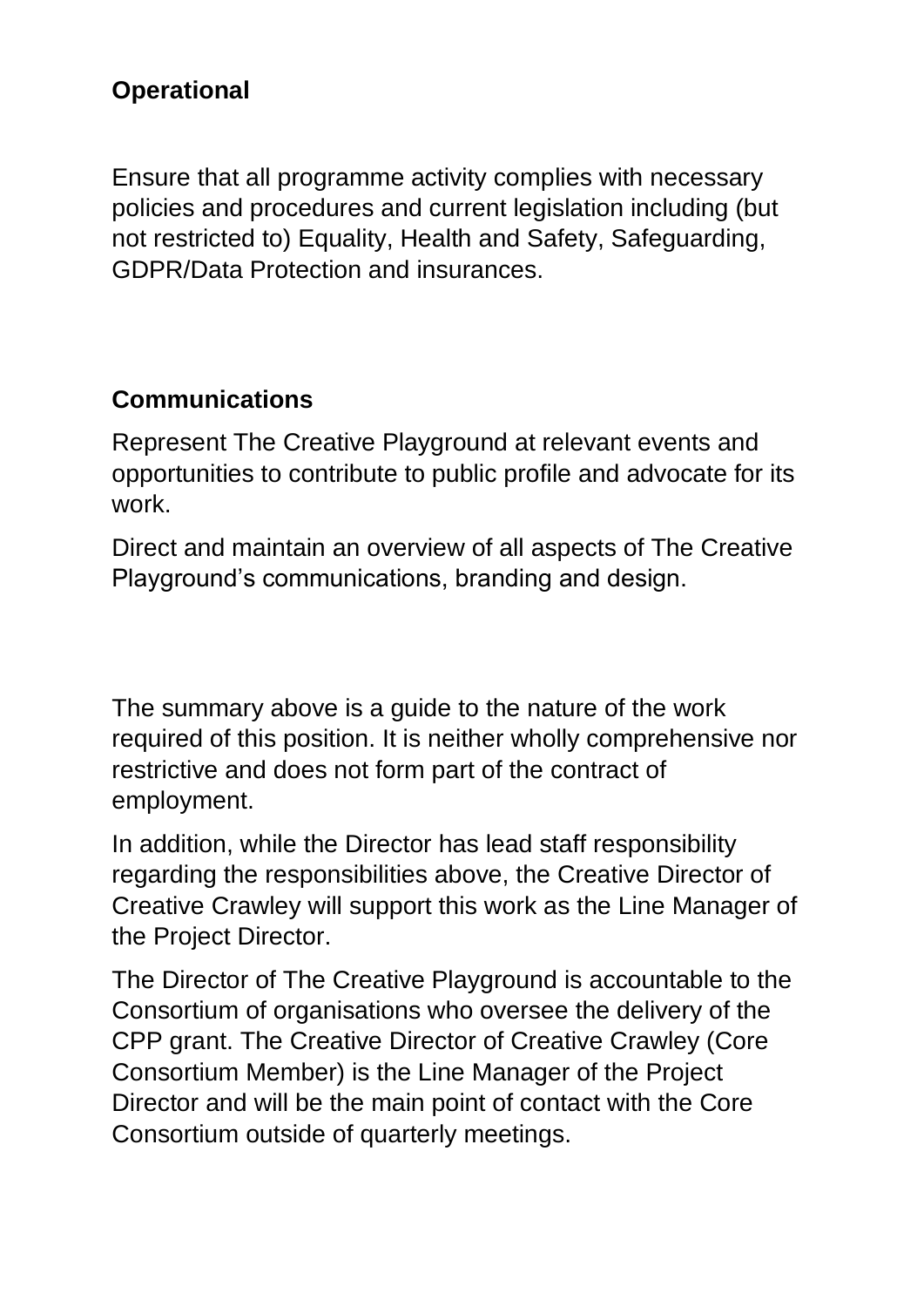#### **The ideal candidate will:**

Be a rigorous, collaborative leader and an enabler of others, providing bold and imaginative leadership.

Have experience of involving diverse communities in in the curation and creation of their own distinctive cultural offer.

Have experience in developing and managing teams, setting strategy and the ability to implement an artistic vision in true collaboration and partnership with multiple stakeholders.

Have the ability to implement a radically different artistic vision in true collaboration with a range of people, partners and stakeholders.

Believe in the value of art and culture in people's lives, want to make a difference, and be a strong public advocate for this work.

Be an enabler and a doer, someone who can think big and deliver with a small and dedicated team

Be a brilliant communicator and be able to translate 'artspeak' into everyday language and encourage people to try new things.

Be flexible, adaptable to new situations and be able to think about positive alternatives if things don't go to plan.

#### **Essential skills**

Creative individual with the vision and passion to lead the project and deliver its mission.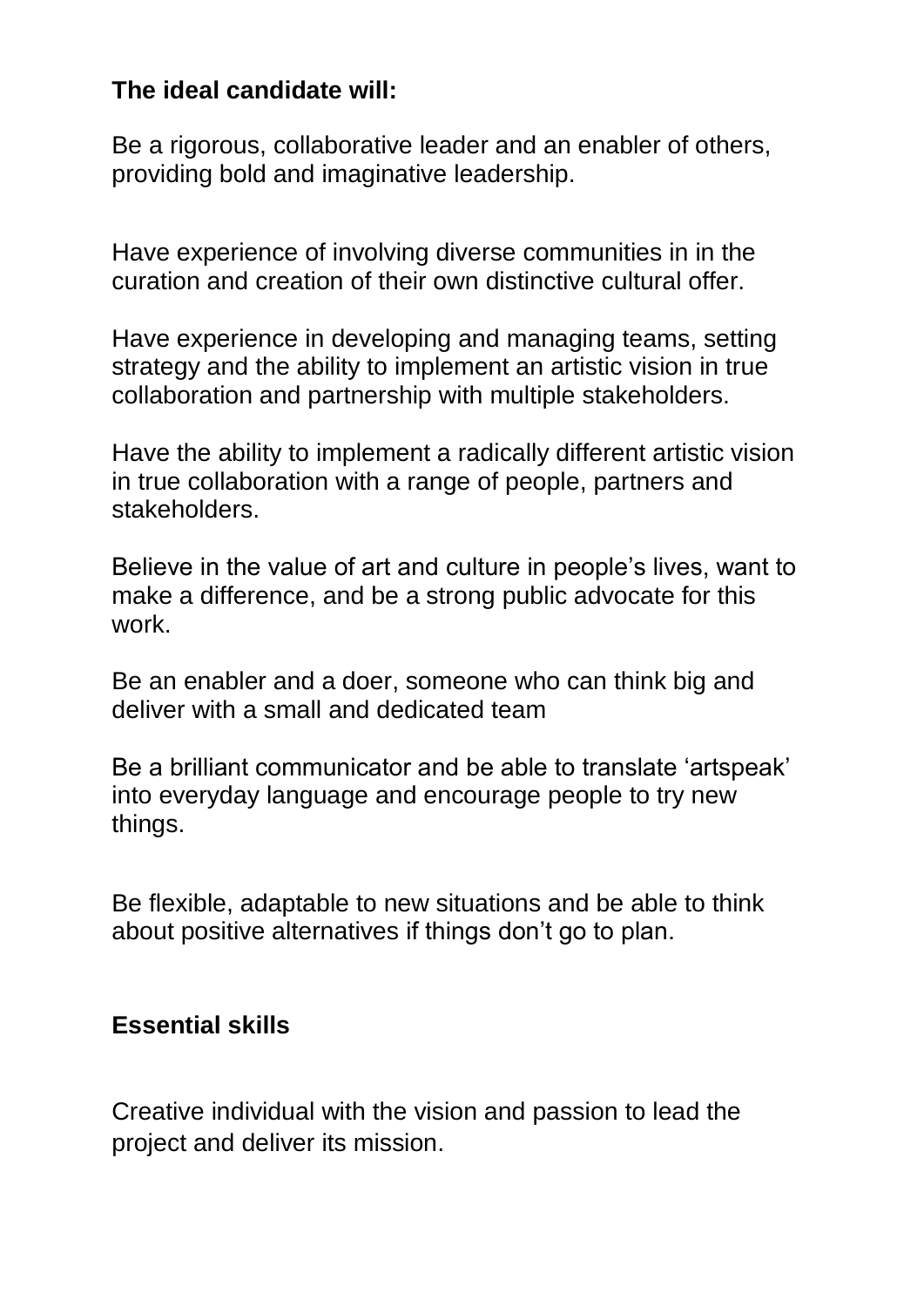Demonstrable leadership and management experience at senior level in an arts or cultural organisation.

Experience and appreciation of how to work creatively and effectively in community engagement contexts, which could include co-creation models.

Experience of audience development planning and delivery, including strategies around activating empowerment and participation for those who are least creatively engaged.

Understanding of diversity and equality of opportunity.

Experience of building partnerships and relationships with a broad range of stakeholders to support the delivery of artistic programmes.

Ability to communicate effectively both face to face and in writing.

Excellent experience of, and proactive approach to, securing partnerships and funding from a range of sources.

Experience of income generation with a creative and entrepreneurial approach.

Experience of recruitment, management and supervision of staff and freelance teams.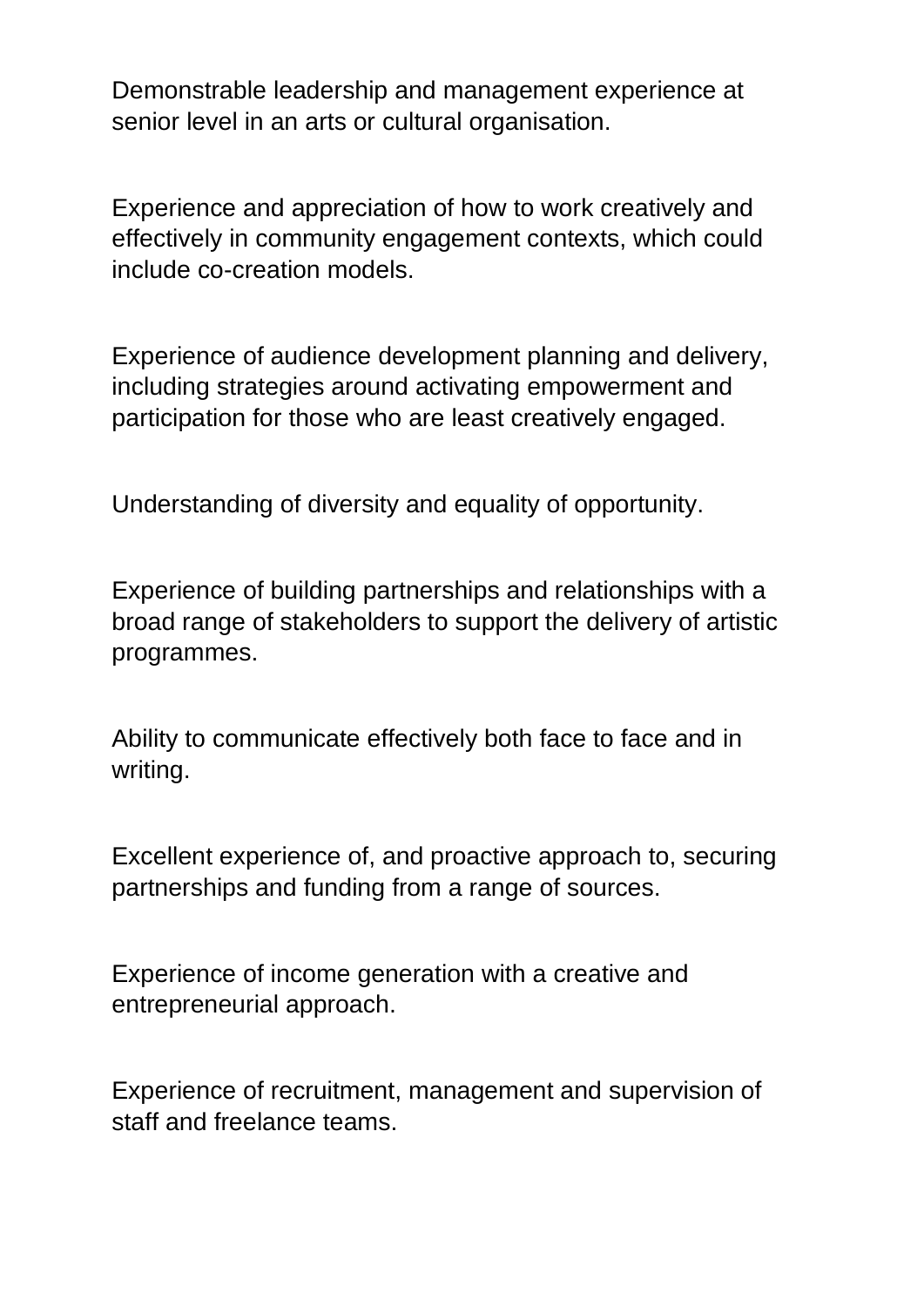Experience of financial management and planning, including organisational and project budgets.

Understanding of the national arts funding environment, the context of culture in place-based regeneration, and the application of national policy in local and regional programmes.

#### **Desirable skills:**

Good artform knowledge in one or more area.

Experience of marketing, communications and advocacy.

Understanding of health and wellbeing and public health agendas.

Experience of working closely with Arts Council England.

Experience of working in or knowledge of Creative People and Places programmes.

Experience of consortium working.

Understanding of the communities of Crawley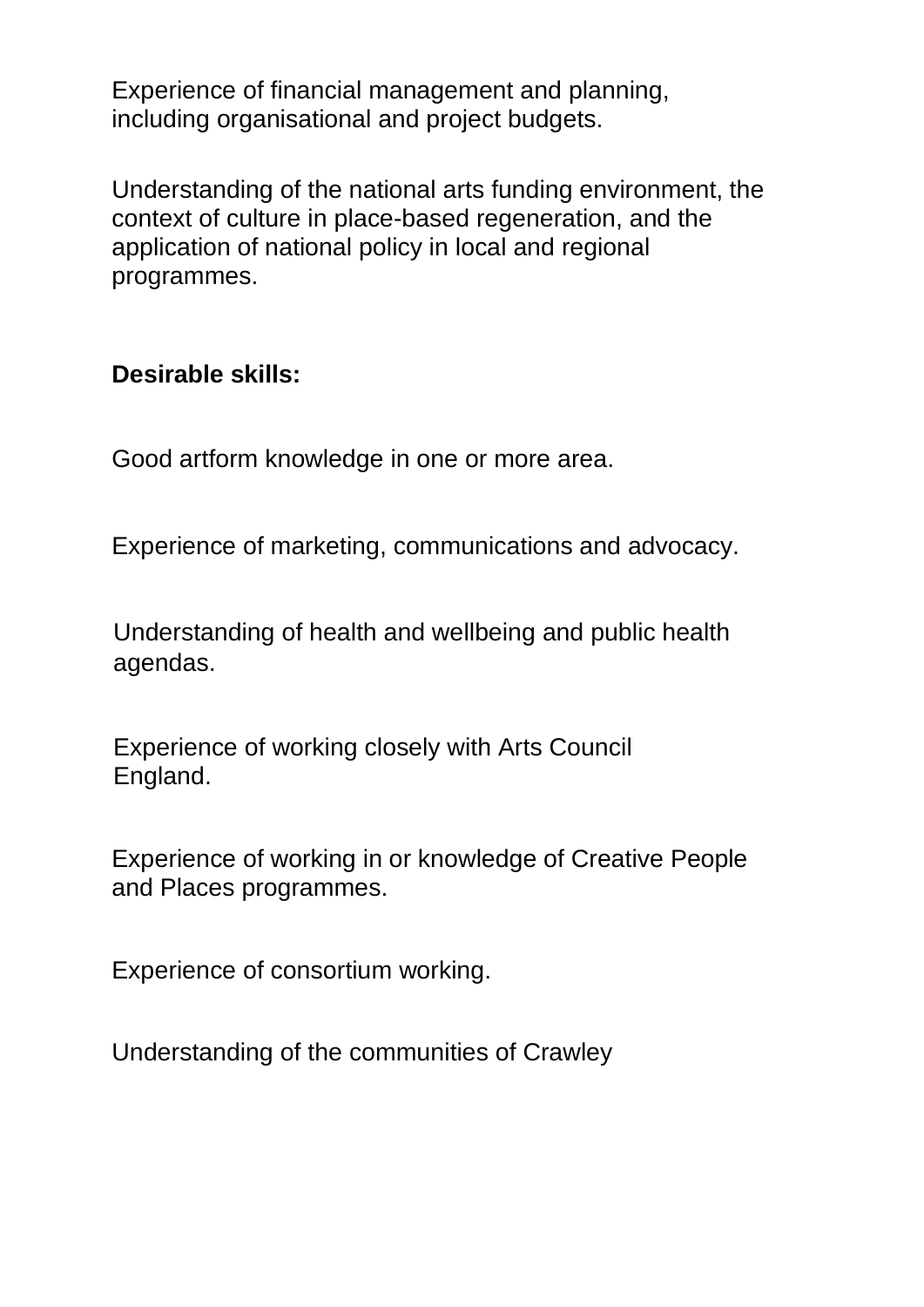## **How to apply:**

The Consortium is committed to equality of opportunity and access for all. We recognise the positive value of diversity and promote equality. We welcome and encourage applications from everyone, irrespective of their age, gender, class, marital status, nationality, ethnic origin, disability, religious belief or sexual orientation or any other protected characteristics listed under the Equality Act.

To apply, please submit:

A letter of application setting out why you are applying, your interest in the position, and how your skills and experience match the job description and ideal candidate specification (maximum 1,000 words)

Details of 2 referees, one being your current or most recent employer

Your Curriculum Vitae

All applications must be submitted to Creative Crawley by 12 noon Thursday 21 April 2020 via email to [hello@creativecrawley.com.](mailto:hello@creativecrawley.com)

Applications can be submitted in alternative formats on request – please contact hello@creativecrawley.com.

For an information conversation about the role in advance of the deadline please contact louise@creativecrawley.com by Mon 11 April to arrange a time before the deadline.

Shortlisted applicants will be contacted by Monday 2<sup>nd</sup> May and invited for interview on 5 or 6 May 2022. Interviews will be held